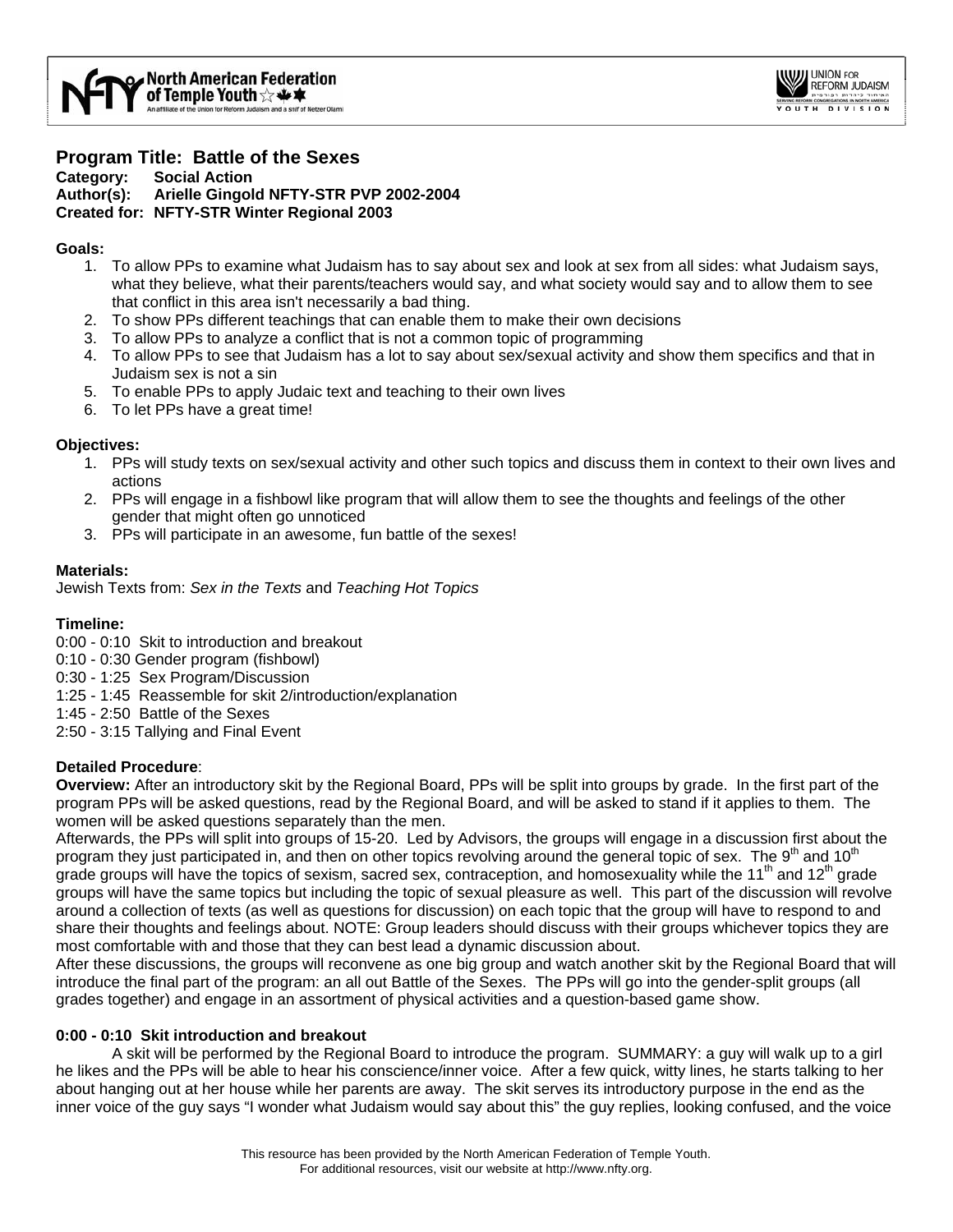

says "well you're Jewish aren't you? Do you stop being Jewish when you come near a girl?" Then, each grade will be sent to a different location.

# **0:10 - 0:30 Gender program (fishbowl)**

All women in the room are asked to stand at each of the following statements that applies to them, notice who else is standing, and notice their feelings. Then they sit, and the next statement is read. All have the right to pass, but are asked to notice their feelings if they do so.

Please stand up silently if you…

- Are comfortable with what you know about sex
- Have ever been discriminated against because you are a woman
- Have ever felt less important that a man
- Ever remained silent, or were ever ignored, because boys or men were doing all the talking
- Have been taught only abstinence in health or science at school
- Have ever been given some form of contraception by your parents
- Have ever been called a bitch, a slut, a whore, or a similar name
- Have ever dieted or exercised to change your appearance
- Have ever stopped yourself from showing affection to, hugging, or touching another woman because of how it might look
- Have been taught about contraception in heath or science at school
- Have ever felt the need to prove your worth to a guy

All men in the room are instructed to stand at each of the following statements that applies to them, notice who else is standing, and notice their feelings. Then they sit, and the next statement is read. All have the rights to pass, but are asked to notice their feelings if they do so.

Please stand up silently if you…

- Have ever been told to "act like a man"
- Have ever worried that you weren't tough enough
- Have ever exercised to appear stronger
- Were ever told not to cry
- Have ever been called a wimp, a queer, or a fag
- Have ever been forced to fight, or been in a fight because you felt you had to prove you were a man
- Have ever been given some form of contraception by your parents
- Have ever been physically injured and hidden the pain or kept it to yourself
- Have stopped yourself from showing affection to, hugging, or touching another man because of how it might look
- Are comfortable with what you know about sex
	- o Have ever been discriminated against because you are a guy
- Have been taught only abstinence only in health or science at school
- Have been taught about contraception in heath or science at school

# **0:35 - 1:25 Sex Program/Discussion**

Participants will be broken into groups, 15-20 in each group. The group leader will facilitate a discussion on the previous activity based on but not limited to the following questions:

#### **Questions**

\*What did it feel like to stand and be watched by the opposite gender? By your own gender?

\*What did if feel like to watch other people stand?

\*Were there any questions that irked you or made you uncomfortable that you wouldn't mind sharing now in a smaller group? Why?

\*Have you ever discussed these topics with parents/friends? In school/at home/other settings?

\*Have your decisions ever been influenced by Judaism or things you have learned in Hebrew School or youth group?

After that or another such segue, PPs will receive a packet of texts and engage in a discussion led by the advisor group leaders on the following topics: for  $9<sup>th</sup>$ ,10<sup>th</sup>, & 11<sup>th</sup> graders, sexism, contraception, and homosexuality and for 12<sup>th</sup> graders, it's the same plus sexual pleasure. Group leaders should discuss with their groups whichever topics they are most comfortable with and those that they can best lead a dynamic discussion about.